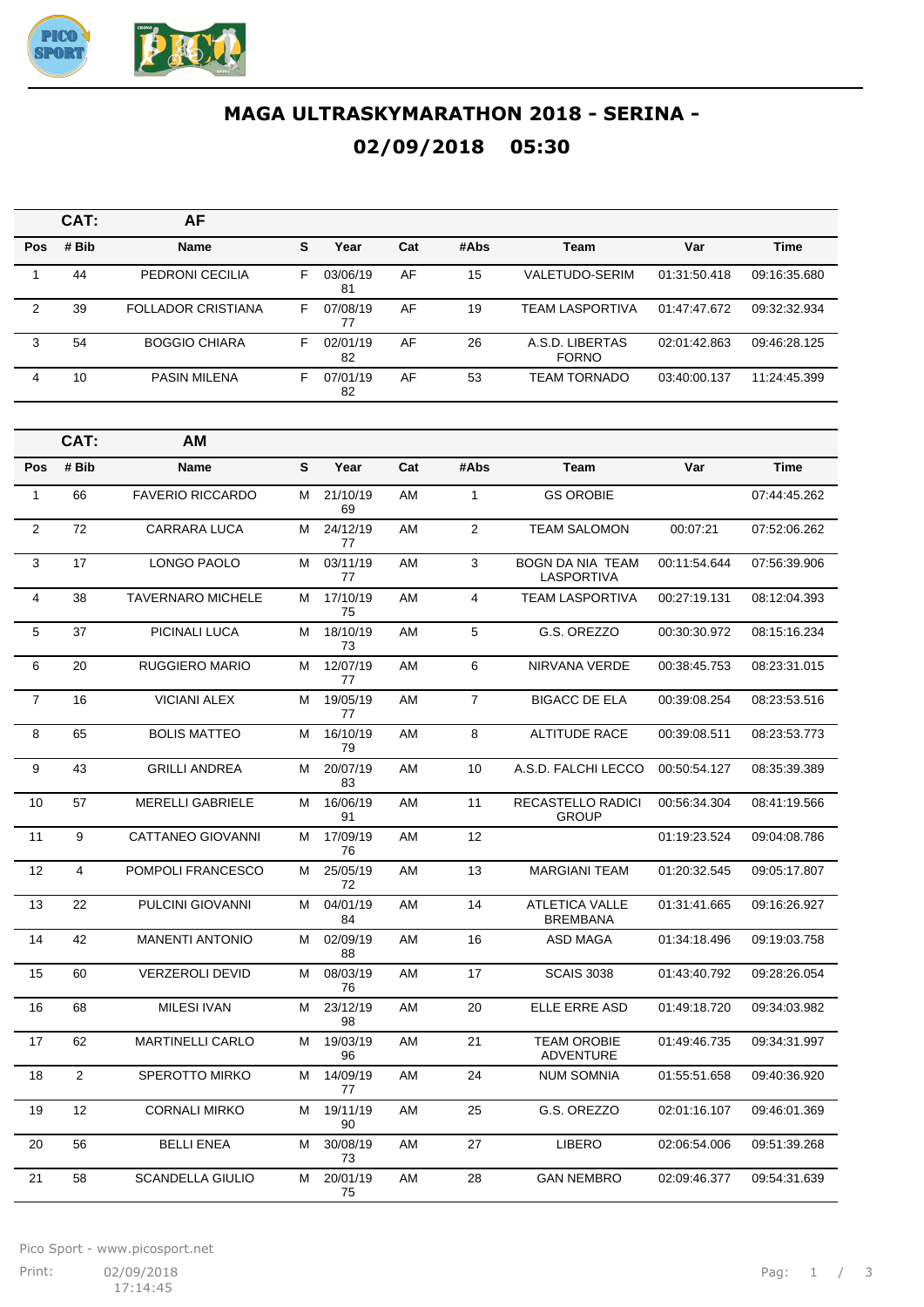

## **MAGA ULTRASKYMARATHON 2018 - SERINA - 02/09/2018 05:30**

|            | CAT:  | <b>AM</b>                    |   |                |     |      |                                               |              |              |
|------------|-------|------------------------------|---|----------------|-----|------|-----------------------------------------------|--------------|--------------|
| <b>Pos</b> | # Bib | Name                         | S | Year           | Cat | #Abs | Team                                          | Var          | <b>Time</b>  |
| 22         | 55    | <b>MORONI ANDREA LUCIANO</b> | М | 18/02/19<br>89 | AM  | 29   | <b>GAN NEMBRO</b>                             | 02:11:36.424 | 09:56:21.686 |
| 23         | 32    | <b>FERRARI NICOLA</b>        | м | 19/01/19<br>86 | AM  | 30   | <b>LIBERO</b>                                 | 02:18:09.881 | 10:02:55.143 |
| 24         | 63    | <b>PIZZOLATO MANUEL</b>      | м | 23/05/19<br>86 | AM  | 31   | <b>EVOLUTION SPORT</b><br>TEAM                | 02:18:46.381 | 10:03:31.643 |
| 25         | 8     | <b>GHEZA LUCA</b>            | м | 13/02/19<br>83 | AM  | 32   |                                               | 02:24:48.571 | 10:09:33.833 |
| 26         | 6     | PEDROTTI DARIO               | м | 08/02/19<br>74 | AM  | 33   | US SAN GIORGIO                                | 02:35:02.663 | 10:19:47.925 |
| 27         | 34    | GAROTA MAURIZIO              | м | 05/07/19<br>70 | AM  | 34   | ASD POL. ROVINATA                             | 02:35:02.908 | 10:19:48.170 |
| 28         | 71    | <b>ARMAN MICHELE</b>         | м | 06/10/19<br>79 | AM  | 35   | <b>G.S RUN FOR MIKE</b>                       | 02:41:58.143 | 10:26:43.405 |
| 29         | 46    | PIAZZO MARIO                 | м | 07/04/19<br>78 | AM  | 36   | <b>NESSUNA</b>                                | 02:42:23.138 | 10:27:08.400 |
| 30         | 50    | <b>GUIZZETTI IVAN</b>        | м | 30/08/19<br>71 | AM  | 37   | G. S. A. SOVERE                               | 02:47:19.564 | 10:32:04.826 |
| 31         | 69    | <b>SCHIAVI GIANANDREA</b>    | м | 21/08/19<br>75 | AM  | 38   | ELLE ERRE ASD                                 | 02:47:20.055 | 10:32:05.317 |
| 32         | 30    | <b>MILESI MAXIMILIANO</b>    | м | 10/02/19<br>77 | AM  | 39   | <b>MATTIA E GIULIA</b><br><b>EXTREME TEAM</b> | 02:47:51.568 | 10:32:36.830 |
| 33         | 74    | <b>BERGAMINI PAOLO</b>       | м | 10/10/19<br>87 | AM  | 40   |                                               | 02:47:52.320 | 10:32:37.582 |
| 34         | 29    | <b>MOLOGNI FABRIZIO</b>      | м | 29/04/19<br>84 | AM  | 41   | <b>TEAM CHIAPPETTO</b>                        | 02:48:32.341 | 10:33:17.603 |
| 35         | 53    | <b>ISENI SIMONE</b>          | м | 27/07/19<br>75 | AM  | 42   |                                               | 02:49:40.627 | 10:34:25.889 |
| 36         | 51    | RAVASIO GIANCARLO            | м | 19/10/19<br>69 | AM  | 43   |                                               | 03:12:30.633 | 10:57:15.895 |
| 37         | 52    | <b>NESSI MANUEL</b>          | м | 02/10/19<br>90 | AM  | 44   | ATLETICA ALMENNO<br><b>MARATHON</b>           | 03:13:36.593 | 10:58:21.855 |
| 38         | 26    | <b>FALGARI ERIK</b>          | м | 03/02/19<br>75 | AM  | 46   | <b>ATLETIC MARATHON</b><br>ALMENNO S.S.       | 03:13:39.839 | 10:58:25.101 |
| 39         | 70    | GIOVINETTI ALESSANDRO        | м | 03/01/19<br>90 | AM  | 47   | PIACENZA SPORT                                | 03:22:07.839 | 11:06:53.101 |
| 40         | 47    | <b>BRESCIANI ALBERTO</b>     | м | 27/06/19<br>72 | AM  | 48   | <b>GSA INTRA</b>                              | 03:27:14.743 | 11:12:00.005 |
| 41         | 1     | <b>SILVA MARIO</b>           | м | 18/01/19<br>72 | AM  | 49   | <b>STRIGOS SKY</b><br><b>RUNNER</b>           | 03:30:40.846 | 11:15:26.108 |
| 42         | 33    | SONZOGNI GIORGIO             | М | 05/12/19<br>69 | AM  | 50   | <b>ATLETICA VALLE</b><br><b>BREMBANA</b>      | 03:32:31.903 | 11:17:17.165 |
| 43         | 21    | GIRGI GIONATA                | м | 20/12/19<br>88 | AM  | 51   | G.S.A. COMETA                                 | 03:35:30.996 | 11:20:16.258 |
| 44         | 15    | DUCCINI ROCCO                | м | 10/05/19<br>87 | AM  | 54   | <b>DUCCINI E MONTI</b><br><b>MONTAGGI</b>     | 03:40:26.901 | 11:25:12.163 |
| 45         | 61    | SAVOLDELLI STEFANO           | м | 26/06/19<br>90 | AM  | 55   | <b>GAN NEMBRO</b>                             | 03:51:28.997 | 11:36:14.259 |